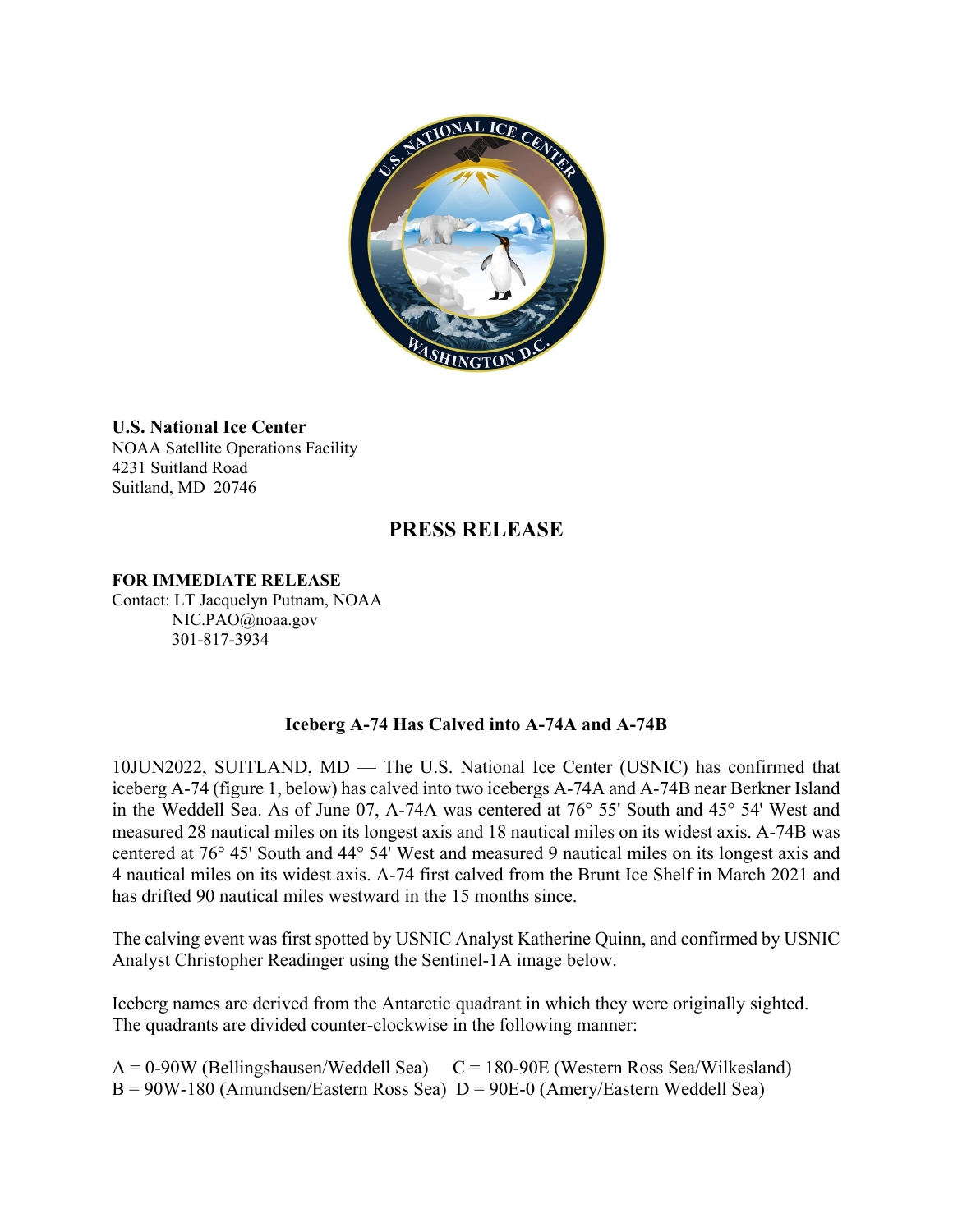When first sighted, an iceberg's point of origin is documented by USNIC. The letter of the quadrant, along with a sequential number, is assigned to the iceberg. For example, C-19 is sequentially the 19th iceberg tracked by USNIC in Antarctica between 180-90E (Quadrant C). Icebergs with letter suffixes have calved from already named icebergs, where the letters are added in sequential order. For example, C-19D is the 4th iceberg to calve off the original C-19 iceberg.

Iceberg positions are analyzed weekly and are available on the USNIC webpage at: https://usicecenter.gov/Products/AntarcIcebergs



*Figure 1: Sentinel-1A image of icebergs A-74A and A-74B from June 07, 2022.*